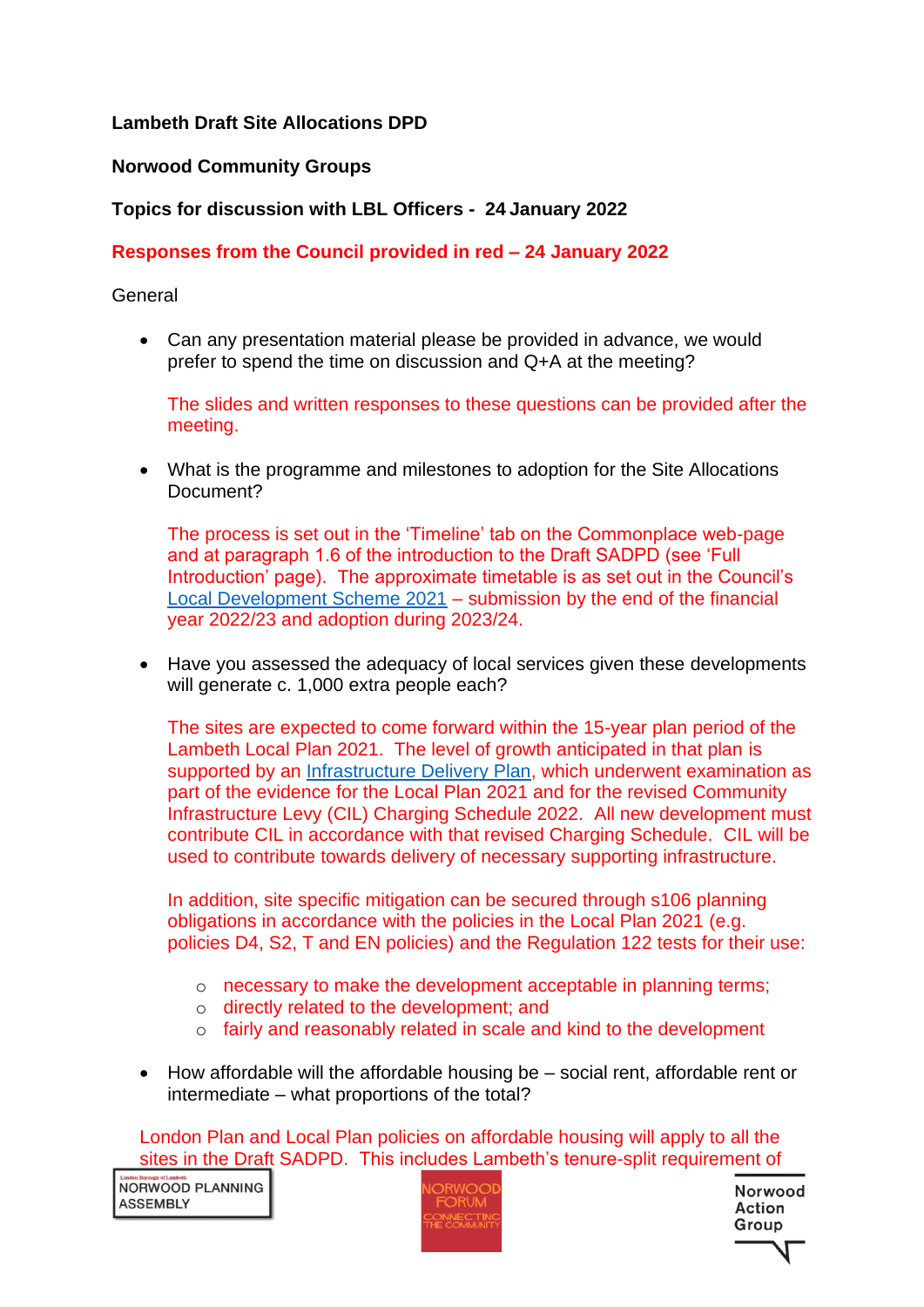70% low-cost rent and 30% intermediate affordable housing. See London Plan policies H4, H5, H6 and Local Plan policy H2.

• What are relocation plans for existing businesses at both sites?

This is a consultation on a draft planning policy document; it is not a consultation on a specific development proposal. As and when development proposals come forward, these will need to consider implications for existing businesses on affected sites in accordance with London Plan policy E2C.

• What compensation plans will be put in place for existing businesses, both those who will lose their premises, and for the rest of the area where commerce will be severely disrupted if these proposals go forward?

If compensation to businesses is considered necessary, this would be a matter between a tenant and their landlord, in accordance with the terms of any lease.

With regard to disruption to commerce in the area during construction, as and when development proposals come forward, the need for any local mitigation measures would be considered through the planning application process.

• Lambeth Council have declared a Climate Emergency - what evaluation has been carried out on the environmental impact of demolishing the existing buildings?

As is made clear in the Draft SADPD, all existing London Plan and Local Plan policies and guidance will apply to development proposals coming forward on these sites, alongside the draft site allocation policies. This includes the full set of policies and guidance on climate change mitigation, including those relating to whole life-cycle carbon assessments.

• What discussions have you had already with landowners and site promoters?

High level engagement has taken place with landowners and site promoters, where it has been possible to make contact with them in advance of the consultation. Landowners and site promoters are invited to respond to the current consultation, along with all other stakeholders.

• Have any alternative options been assessed if these sites are not able to be brought forward?

The intention is to bring forward draft site allocation policies for these sites that enable their delivery. The adopted Lambeth Local Plan 2021 sets out the locations where growth, including housing growth, is anticipated across the borough. The Local Plan 2021 plans to meet the borough-level London Plan housing target for Lambeth – the evidence for this was tested at examination and found sound.

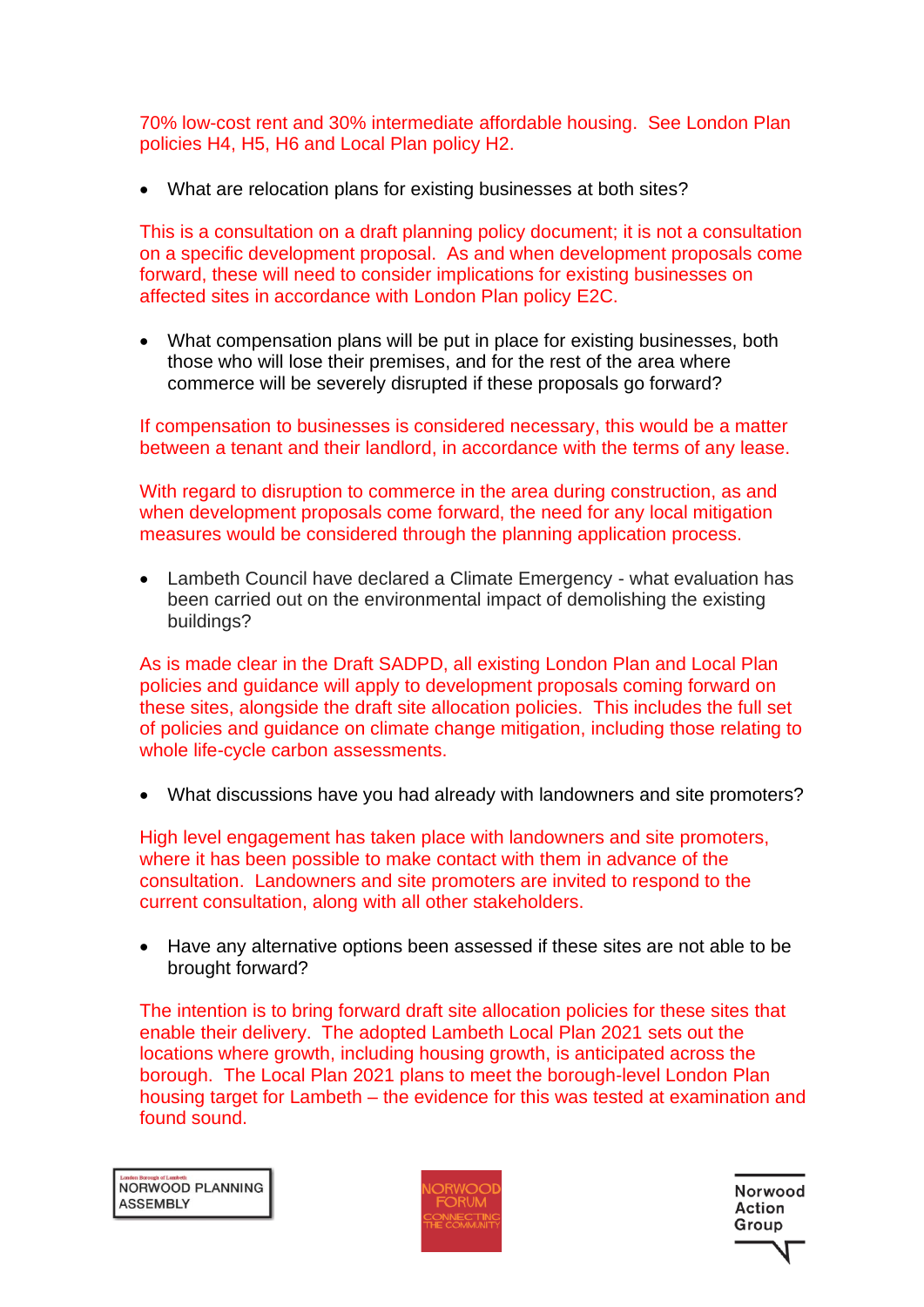### **Site 18 – Town Centre**

• Evidence base – has the masterplan submitted as part of the evidence base been subject to viability testing?

The draft site allocation policy sets out the affordable housing thresholds that will apply to the site. The normal London Plan threshold approach will apply, i.e. Fast Track Route for applications that provide a threshold level of affordable housing and meet the other relevant criteria; or Viability Tested Route for applications that do not. This is consistent with the plan-level viability assessments undertaken to the support the examination of the London Plan and Local Plan.

• The masterplan proposes a number of through roads – will these be accessible to all vehicles. Has this been assessed in traffic impact terms?

Please see the proposed policy wording on transport, movement and public realm. This sets out the key considerations. As and when specific development proposals come forward, these will undergo traffic impact assessment in the normal way, having regard to all existing and emerging development plan policy.

• What is the level of car parking/parking control. The scheme could have a significant detrimental effect on surrounding streets without a clear parking and movement strategy

Please see the proposed policy wording on transport, movement and public realm. This sets out the key considerations. As stated, existing Local Plan and London Plan parking standards will apply, along with all other existing development plan policies on transport. As and when specific development proposals come forward, these will undergo traffic/parking impact assessments in the normal way, having regard to all existing and emerging development plan policy.

If you wish to comment on this aspect of the draft site allocation policy, please do so through the current consultation.

• How will delivery and servicing work – the plans show access points very close the already congested junction at Lansdowne Hill and York Hill.

Please see the proposed policy wording on transport, movement and public realm. This sets out the key considerations. As and when specific development proposals come forward, these will undergo delivery and servicing assessments in the normal way, having regard to all existing and emerging development plan policy.

If you wish to comment on this aspect of the draft site allocation policy, please do so through the current consultation.

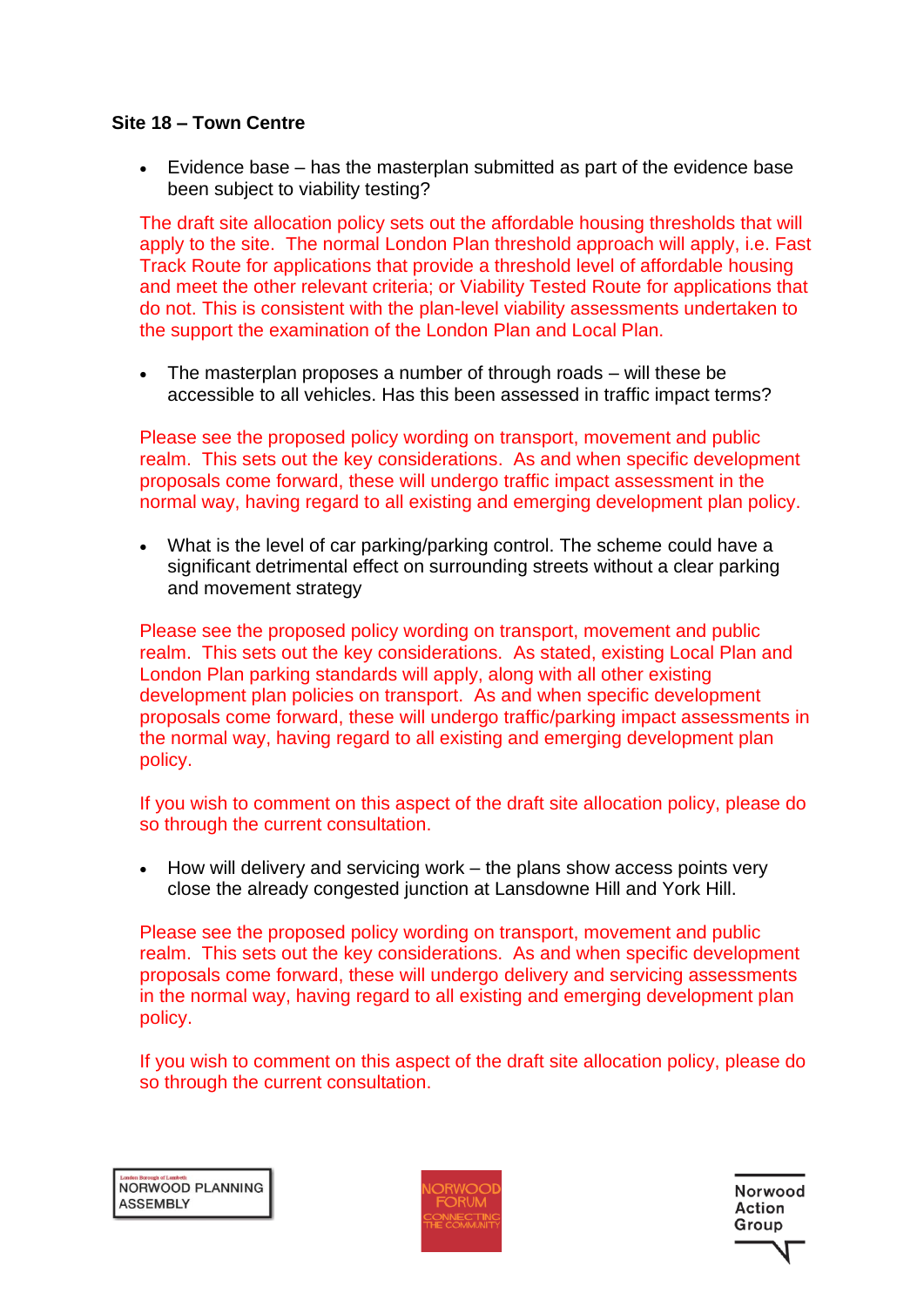- It is unclear how phasing will work without an overarching masterplan with a clear design code/guideline, it would be easy for individual land owners to cherry pick individual components of the scheme (for example the tall building alone) without delivering the required infrastructure. A much clearer design and delivery framework is required.
- Are there any proposals or controls that can be included regarding the phasing and sequencing of the site

Please submit any comments about the proposed approach through the current consultation and they will be given full consideration.

- How does the Council plan to deliver development at Site 18 given the number of different ownerships?
- Are the Council proposing any direct intervention to assist in the comprehensive delivery of the site, given its stake in land ownership?

The Council's Regeneration team is currently working on options for delivery of development at Site 18, taking account of the land in Council ownership.

- What is the rationale that underpins the need for the proposed tall building? It notes that this will be 12 storeys and "discrete" but it will inevitably have a visual impact.
- What is the rationale for the location for the density (up to 250 u/ha) tall building, and general approach to heights across the scheme?

As set out in the introduction to the Draft SADPD and the evidence documents for each site, the guiding principle for the draft site allocations is 'design-led optimisation of development capacity'. This is a requirement of London Plan policy – see London Plan policy D3. Local planning authorities are required to consider how best to optimise the development capacity of every site that comes forward for development.

The rationale under-pinning the parameters for height and massing in the draft allocation for Site 18 is set out in the evidence document for that site, following the principle of design-led optimisation.

If you wish to comment on this aspect of the draft site allocation policy, please do so through the current consultation.

• Would the Council support a community led design code for this site?

It is open to the Norwood Planning Assembly, as designated neighbourhood planning forum for the area, to bring forward a draft neighbourhood plan. Any proposed design code or other policy content for a site that is the subject of an adopted and/or emerging site allocation policy in another part of the development plan would need to be "in general conformity with, and plan positively to support" that policy – please see Planning Practice Guidance Paragraph 036 Reference ID: 41-036-20190509 [https://www.gov.uk/guidance/neighbourhood-planning--](https://www.gov.uk/guidance/neighbourhood-planning--2#the-role-of-the-local-planning-authority-in-neighbourhood-planning) [2#the-role-of-the-local-planning-authority-in-neighbourhood-planning](https://www.gov.uk/guidance/neighbourhood-planning--2#the-role-of-the-local-planning-authority-in-neighbourhood-planning)

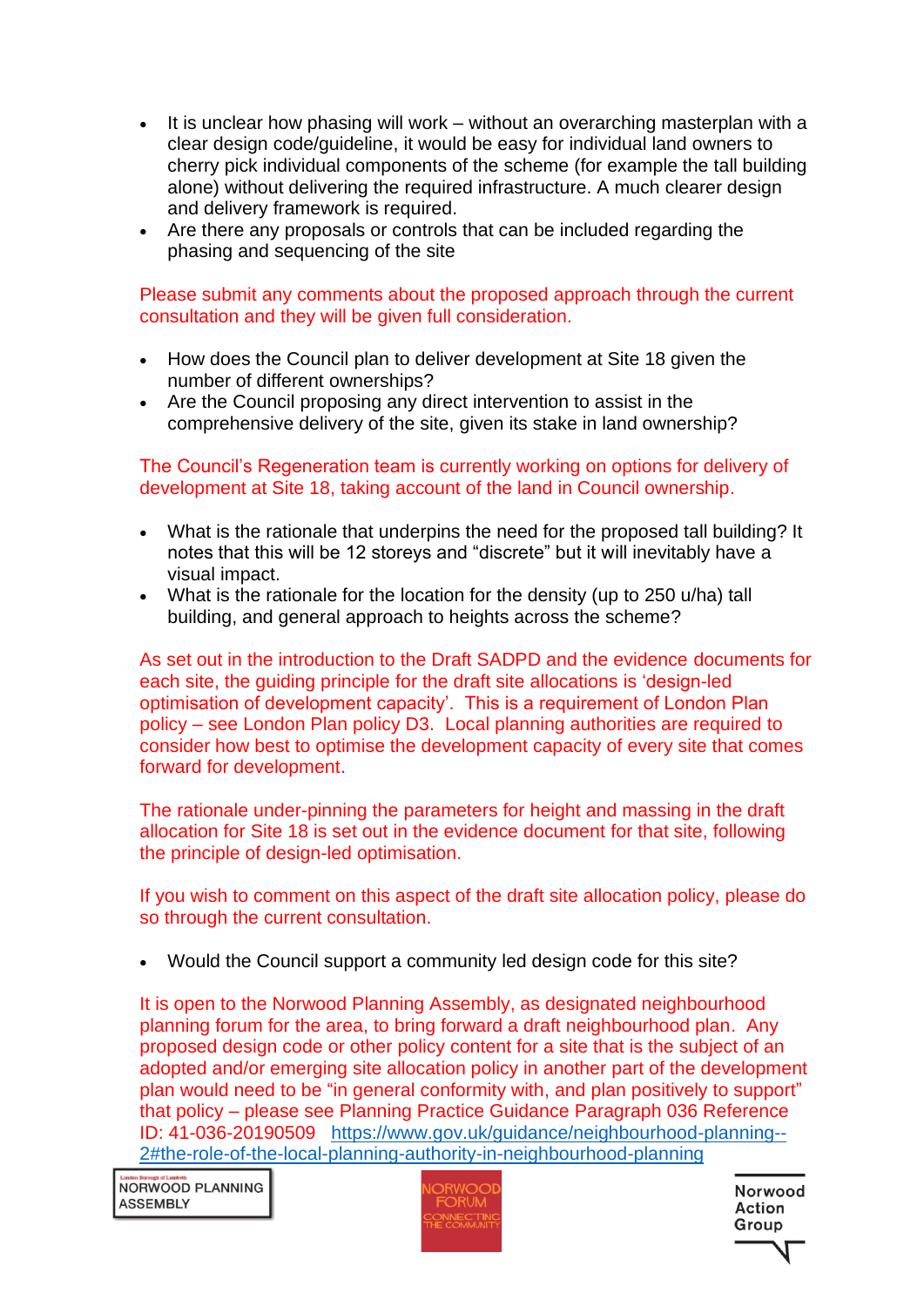The Council will be able to provide comments on the draft content of the NPA neighbourhood plan once a draft is made available. Please see the Council's policy on advice and support for neighbourhood planning in the Council's [Statement of Community Involvement.](https://beta.lambeth.gov.uk/sites/default/files/2020-12/Statement%20of%20Community%20Involvement%20Oct%202020.pdf)

• Could views be provided for Site 18 in relation to York Hill, Norwood Road, views of St Lukes Church and in relation to York Hill estate and any buildings to be retained on the site.

Supporting information has been published on-line as part of the consultation material. If you wish to comment on any aspect of the draft site allocation policy and supporting evidence, please do so through the current consultation.

• Can you clarify whether the Norwood Road frontage to Site 18 is to be demolished entirely or only parts – if so which.

This will depend on the phasing of any development proposals coming forward. The draft site allocation policy sets out the parameters for development proposals to consider, including where proposals involve the redevelopment of the Norwood Road frontage.

If you wish to comment on this aspect of the draft site allocation policy, please do so through the current consultation.

Will a B&Q store be retained (assuming they wish to remain beyond their lease) and will business be continuous i.e. replacement open before existing closes.

This is not a matter for development plan policy. This question will be considered by the Council's regeneration team as part of their work on delivery of development at site 18.

• Has there been any assessment of parking stress given car free but no CPZs

Please see the proposed policy wording on transport, movement and public realm. This sets out the key considerations. As and when specific development proposals come forward, these will undergo parking assessments in the normal way, having regard to all existing and emerging development plan policy.

If you wish to comment on this aspect of the draft site allocation policy, please do so through the current consultation.

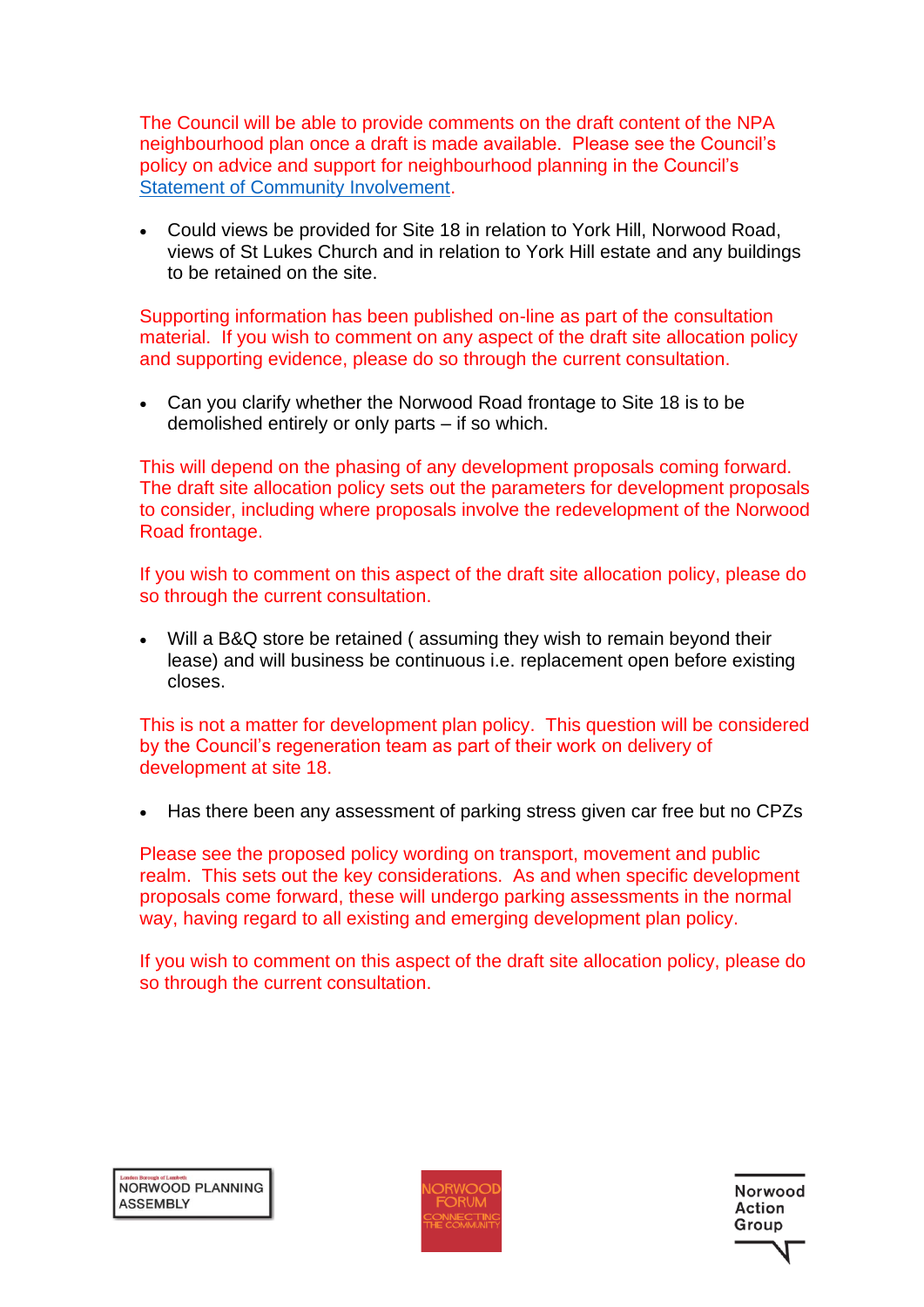### **Site 19 – Knollys Triangle**

• If we are losing this as KIBA – why aren't options around consolidation of the West Norwood KIBA (in particular Chapel Road) site being considered.

It is not proposed to lose Knolly's Yard as a KIBA. The KIBA designation will remain. This KIBA is one of three identified in the Local Plan 2021 as having potential for industrial intensification and co-location with other uses such as residential. Please see paragraphs 2.22 to 2.26 in the evidence document for this site for further information.

• More detail is required to understand how site access will work – in particular vehicular and proposed overbridge that "should" be provided. Evidence appears to pay little regard to the limited capacity and complexity on York Hill – including the junction with Knollys Road and bridge. If the scheme were to proceed, then a much clearer approach to transport and access – potentially including upgrade to the York Hill bridge should be considered.

If you wish to comment on this aspect of the draft site allocation policy, please do so through the current consultation.

• The proposal is completely out of context with the surrounding landscape and suburban character

If you wish to comment on this aspect of the draft site allocation policy, please do so through the current consultation.

• The massing diagrams that has been undertaken shows some major impacts in terms of daylight sunlight on surrounding areas, and the proposed courtyard that looks like it would be in shadow for much of the day.

If you wish to comment on this aspect of the draft site allocation policy, please do so through the current consultation.

• Will the podium courtyard be publicly accessible, with a through route to the new pedestrian bridge?

#### Yes, that is the intention – as shown on the proposed vision map for the site.

• The vision map and the masterplan shows that this pays little regard to integration with any surrounding communities, with no proposed facilities that existing residents could benefit from

The draft site allocation seeks to encourage movement into and through the site, to improve connectivity between the residential hinterland of the site and the town centre. If you wish to comment on this aspect of the draft site allocation policy, please do so through the current consultation.

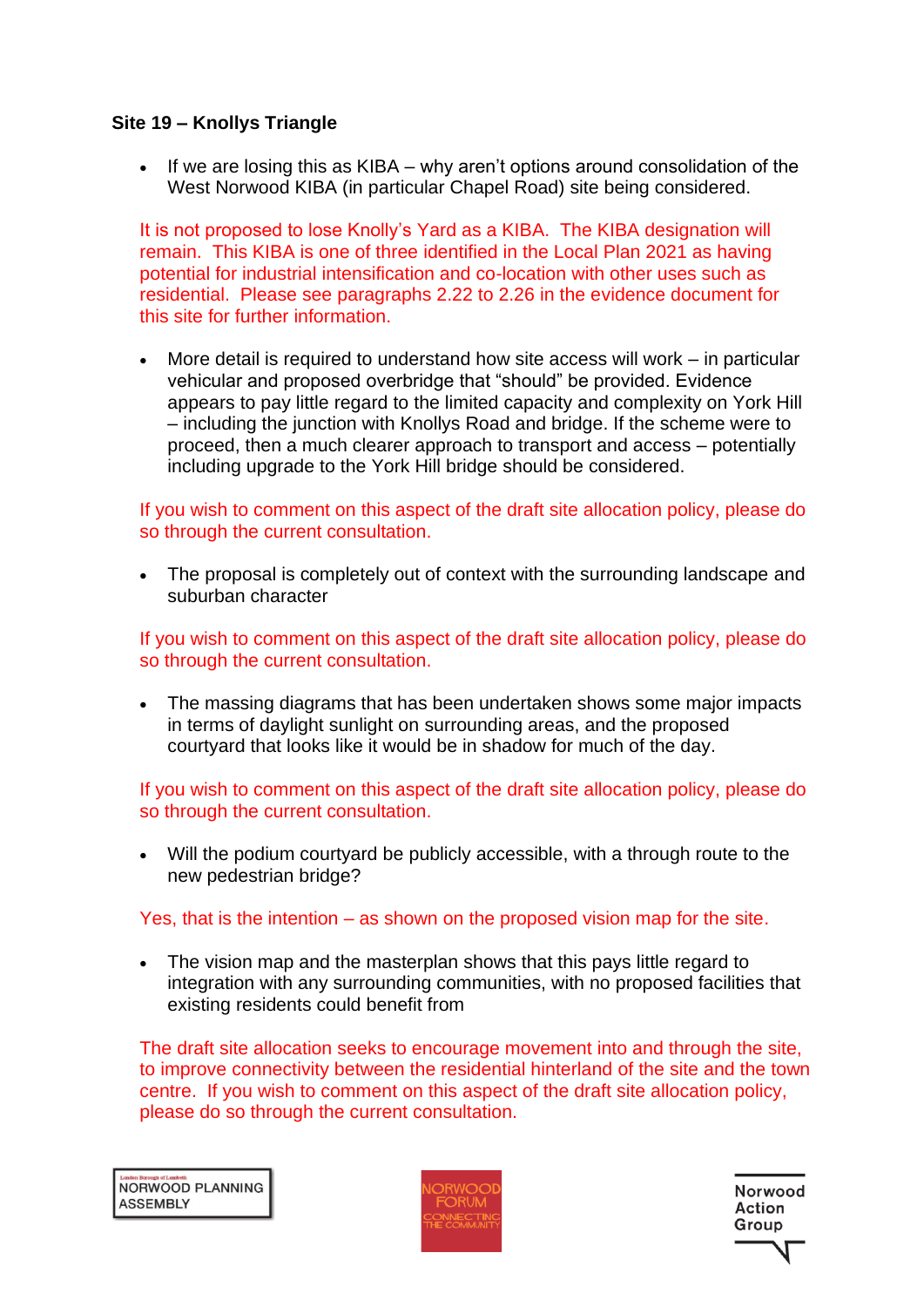• How do you plan to ensure that development only goes ahead at Knolly's with both new bridges ( or would you accept only one to start with or indeed ever?)

The draft site allocation policy states that both bridges are necessary. If you wish to comment on this aspect of the draft site allocation policy, please do so through the current consultation.

• Can you provide drawings showing the proposed building heights in the context of Leigham Vale, Harpenden Road and Cameron Place and from Tulse Hill Station.

Supporting information has been published on-line as part of the consultation material. If you wish to comment on any aspect of the draft site allocation policy and supporting evidence, please do so through the current consultation.

• We understand that Knolly Yard is in the freehold of Network Rail. Have they been consulted on proposals, particularly relating to land needed for the vehicle bridge and to improve the existing access?

High level discussions have been held with Network Rail as landowner about the access issues associated with the site and the proposed approach in the draft site allocation policy. Network Rail have been invited to comment on the draft site allocation along with all other stakeholders.

• Have the new overbridges been costed and the impact on the viability of the development been assessed. An estimate based on the experience of members of the group is that these will total £25m upwards probably much more. It would seem doubtful that any development of this site given all the constraints and other costs could support this cost – equating to at least £50k per new home. The formal examination of the proposal prior to adoption will need to include consideration of this issue.

The significant costs likely to be associated with providing adequate access to the site are acknowledged in the evidence document for this site made available through the consultation (see the 'Planning and Emerging Context' section of that document).The detailed costs of new over-bridges and impacts on development viability would need to be assessed as part of any planning application for the site, if an applicant is not able to meet the criteria for the Fast Track Route.

If you wish to comment on this aspect of the draft site allocation policy and supporting evidence, please do so through the current consultation.

• The PTAL figures are incorrect and thus suggest a much higher public transport accessibility than in reality is the case. The high numbers also lend support to the proposed high density and tall buildings. Officers state 3, 5 and 6a. However at best only part of the he site can only have the PTAL of  $3 - as$ exists at its entrance with the rest further distant from Cameron Place having 2, 1a or b or possibly even 0. The higher levels assume that you can walk over/under the railway lines directly to Norwood Road bus stops and Tulse

NORWOOD PLANNING **ASSEMBLY** 



Norwood Action Group